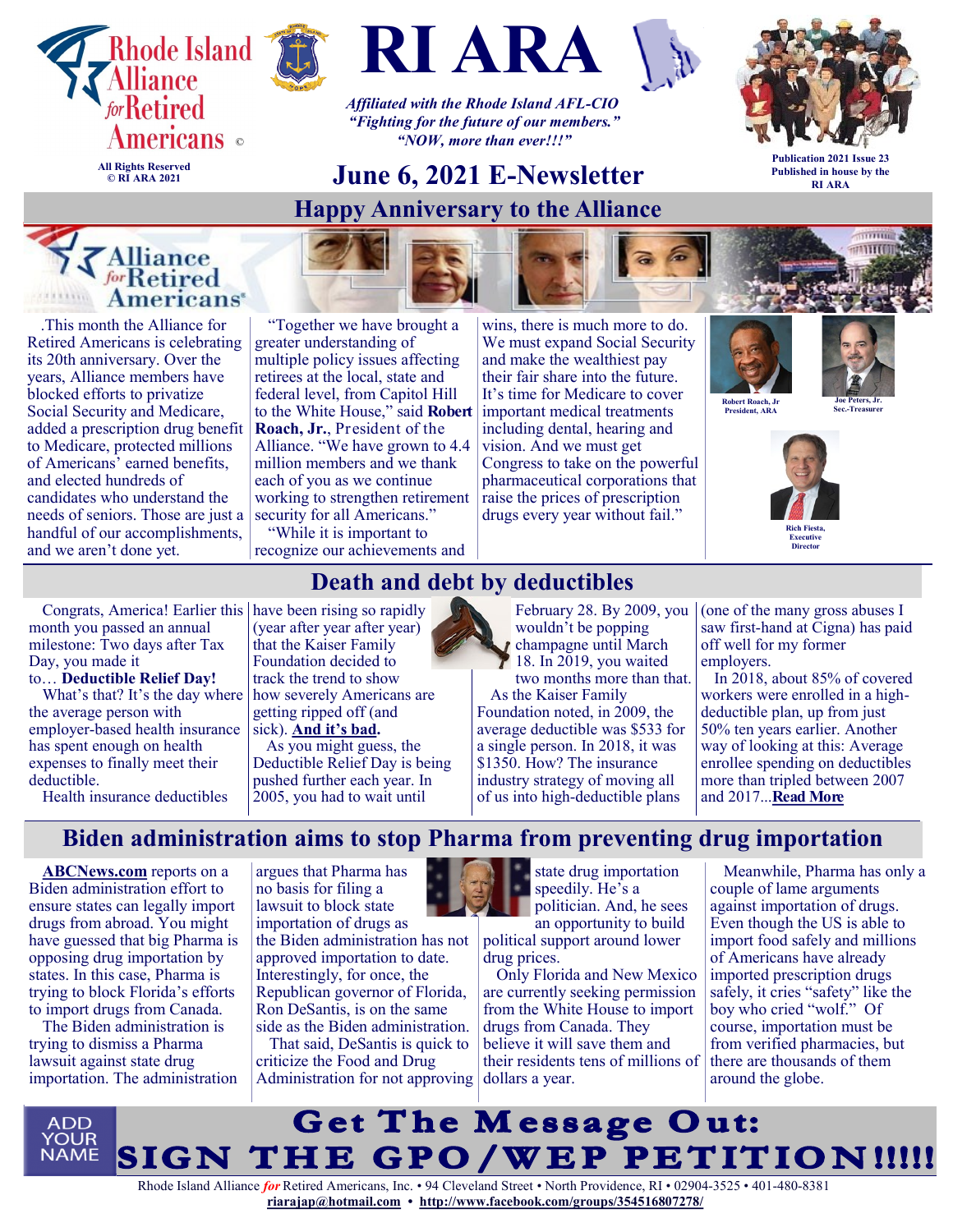#### **'Social Security is not going bankrupt': retirement experts**

Social Security provides **[monthly income](https://www.ssa.gov/agency/performance/materials/2020/SSA_FY_2019-2021_Annual_Performance_Report_020520_FINAL-COSS_Signed.pdf)** to 71 [million](https://www.ssa.gov/agency/performance/materials/2020/SSA_FY_2019-2021_Annual_Performance_Report_020520_FINAL-COSS_Signed.pdf) Americans **but a [poll last](https://money.yahoo.com/social-security-ponzi-scheme-180625728.html)  [November](https://money.yahoo.com/social-security-ponzi-scheme-180625728.html)**, of people under age 60, found 70% believe the retirement program is going bust.

"Social Security is not going bankrupt," said Mary Beth Franklin a certified financial planner and contributing editor at I[nvestment News.](https://www.investmentnews.com/) "There are long-term financing problems that we can deal with," she told a **[Bipartisan Policy](https://bipartisanpolicy.org/)  [Center](https://bipartisanpolicy.org/)** (BPC) **[webinar called](https://news.yahoo.com/social-security-myths-vs-facts-100000178.html)** 

#### **[Social Security: Myths](https://news.yahoo.com/social-security-myths-vs-facts-100000178.html)  [vs. Facts.](https://news.yahoo.com/social-security-myths-vs-facts-100000178.html)**

Working Americans pay 80% of promised 6.2% of their income, up to \$142,800, to fund Social Security. Their employers match it. For the last 40 years, the program has intentionally collected more than it needed depositing the excess in trust funds to help fund the retirement of millions of Baby Boomers.

"Over the next few years, those trust funds are expected to run dry, that excess reserve, around 2034" Franklin said. "At that point, there would still be

enough of ongoing payroll ages the number of working taxes to pay about 75%, benefits."

#### **[The Social Security](https://www.ssa.gov/news/press/factsheets/basicfact-alt.pdf)**

**[Administration](https://www.ssa.gov/news/press/factsheets/basicfact-alt.pdf)** (SSA) said changing demographics are part of the problem. "In 1940, the life expectancy of a 65-year-old was almost 14 years; today it is just over 20 years. By 2035, the number of Americans 65 and older will increase from approximately 56 million today to over 78 million."

And, as the U.S. population

Americans supporting retired Americans will decrease. "There are currently 2.8 workers for each Social Security beneficiary. By 2035, there will be 2.3 covered workers for each beneficiary," according to the SSA.

Jason Fichtner, the Chief Economist at the BPC and a former Social Security deputy commissioner said, "No one wants to live with a 20% or 25% haircut in their Social Security benefits." ...**[Read More](https://www.msn.com/en-us/money/news/social-security-is-not-going-bankrupt-retirement-experts/ar-AAKtKsP?ocid=SK2DDHP)**

#### **Texas Republicans unveil sweeping voting restrictions bill**

Texas Republican state legislators on Saturday unveiled a sweeping voting restrictions bill amid efforts by Republicanled states to overhaul election laws in the wake of former President Trump's electoral loss.

The bill, [S.B. 7,](https://www.cbsnews.com/news/texas-voting-law-house-passes-sweeping-republican-backed-bill/?ftag=MSF0951a18) includes several controversial provisions that critics say would disproportionately affect poor and minority voters. It also specifically targets voting practices employed this past year in Harris County, which includes Houston, by banning drivethrough voting and 24-hour voting. Those practices were used by 140,000 voters in 2020.

**[S.B. 7](https://lrl.texas.gov/scanned/87ccrs/sb0007.pdf#navpanes=0?ftag=MSF0951a18)** makes it a state jail felony for local officials to attempt to send mail-in ballot applications to voters who did not request them, a practice Harris County employed in 2020. The bill also limits early voting and implements more restrictions on absentee voting, including adding more identification requirements for those who wish to vote-by -mail.

President Biden condemned the bill in a

statement, calling it "part of an assault on democracy that we've seen far too often this year—and often disproportionately targeting Black and Brown Americans."

"It's wrong and un-American. In the 21st century, we should be making it easier, not harder, for every eligible voter to vote," Mr. Biden said. "I call again on Congress to pass the For the People Act and the John Lewis Voting Rights Advancement Act. And I continue to call on all Americans, of every party and persuasion, to stand up for our democracy and protect the right to vote and the integrity of our elections."

Senate Majority Leader Chuck Schumer **[said Friday](https://www.cbsnews.com/news/voting-rights-bill-for-the-people-act-senate-june/?ftag=MSF0951a18)** that the Senate will vote on the **["For the](https://www.cbsnews.com/news/voting-bill-for-the-peopl-eact-senate-markup/?ftag=MSF0951a18)  [People Act"](https://www.cbsnews.com/news/voting-bill-for-the-peopl-eact-senate-markup/?ftag=MSF0951a18)** in the last week of the June work period. But the bill is unlikely to move forward

in the Senate, as most legislation requires 60 votes to advance, and Democrats have a 50-seat majority. Republicans oppose S. 1, meaning that a vote to end debate on it is all but certain to fail.

The bill would revise government ethics and campaign finance laws, and try to strengthen voting rights by creating automatic voter registration and expanding access to early and absentee voting. The legislation would also require states to overhaul their voter registration systems, limit states' ability to remove people from voter rolls, increase federal funds for election security and reform the redistricting process.

The John Lewis Voting Rights Act, named for the late congressman and civil rights icon, seeks to bolster voting rights and roll back the impacts of a Supreme Court decision that gutted a key part of the landmark 1965 Voting Rights Act.

Texas is one of several battleground states controlled by Republicans that have **[pushed](https://www.cbsnews.com/news/voting-laws-georgia-texas-arizona-florida/?ftag=MSF0951a18)  [for big changes in voting and](https://www.cbsnews.com/news/voting-laws-georgia-texas-arizona-florida/?ftag=MSF0951a18)  [election laws](https://www.cbsnews.com/news/voting-laws-georgia-texas-arizona-florida/?ftag=MSF0951a18)** in the wake of Mr. Trump's electoral loss and a rise in mail-in voting due to the coronavirus pandemic.

Arizona, Florida and Texas each have growing and increasingly diverse populations and play a substantial role in the outcome of presidential contests. All three have Republican-led legislatures and governorships. Michigan has a Democratic governor, but its Republicancontrolled legislature is considering several bills that could make absentee voting more difficult.

Arizona and Michigan narrowly supported President Biden in the 2020 election, while Mr. Trump won Florida and Texas. Georgia, which Mr. Biden also won, has **[already](https://www.cbsnews.com/news/georgia-voting-law-9-facts/?ftag=MSF0951a18)  [passed a controversial voting](https://www.cbsnews.com/news/georgia-voting-law-9-facts/?ftag=MSF0951a18)  [law](https://www.cbsnews.com/news/georgia-voting-law-9-facts/?ftag=MSF0951a18)** that includes restrictions.

### **Progressives Target Rep. Jake Auchincloss (D-MA)**

Progressives Target Rep. Jake Auchincloss with Billboard Ad For Blocking Plans to Lower Drug Prices

(Washington, DC) — Today, Social Security Works and Organize for Justice, a sister organization of Justice Democrats, launched a billboard campaign calling out Rep. Jake Auchincloss (D-MA) for siding with pharmaceutical corporations instead of his constituents.

Auchincloss, who **[received](https://thebrick.house/dems-signaling-opposition-to-pelosis-drug-pricing-bill-got-2-5x-more-pharma-money/)** 



A truck displaying the billboard is parked outside Auchincloss's Attleboro District Office. (Auchincloss has not yet replaced former Rep. Joe Kennedy's name on the sign outside.)



"There's nothing 'moderate' or 'bipartisan' about

blocking plans to lower drug prices. In fact, lowering drug prices is **[incredibly](https://crooked.com/articles/families-jobs-plans-popular/)  [popular](https://crooked.com/articles/families-jobs-plans-popular/)** with voters across the political spectrum. Auchincloss is a shill for pharmaceutical corporations, and we're making sure his constituents know it," said Alex Lawson, executive director of Social Security Works.

"After all we've been through in this pandemic, it's unconscionable that Rep. Auchincloss would rather do the bidding of Big Pharma corporate donors than lower prescription drug prices for working families," said Alexandra Rojas, executive director of Justice Democrats and board president of Organize for Justice.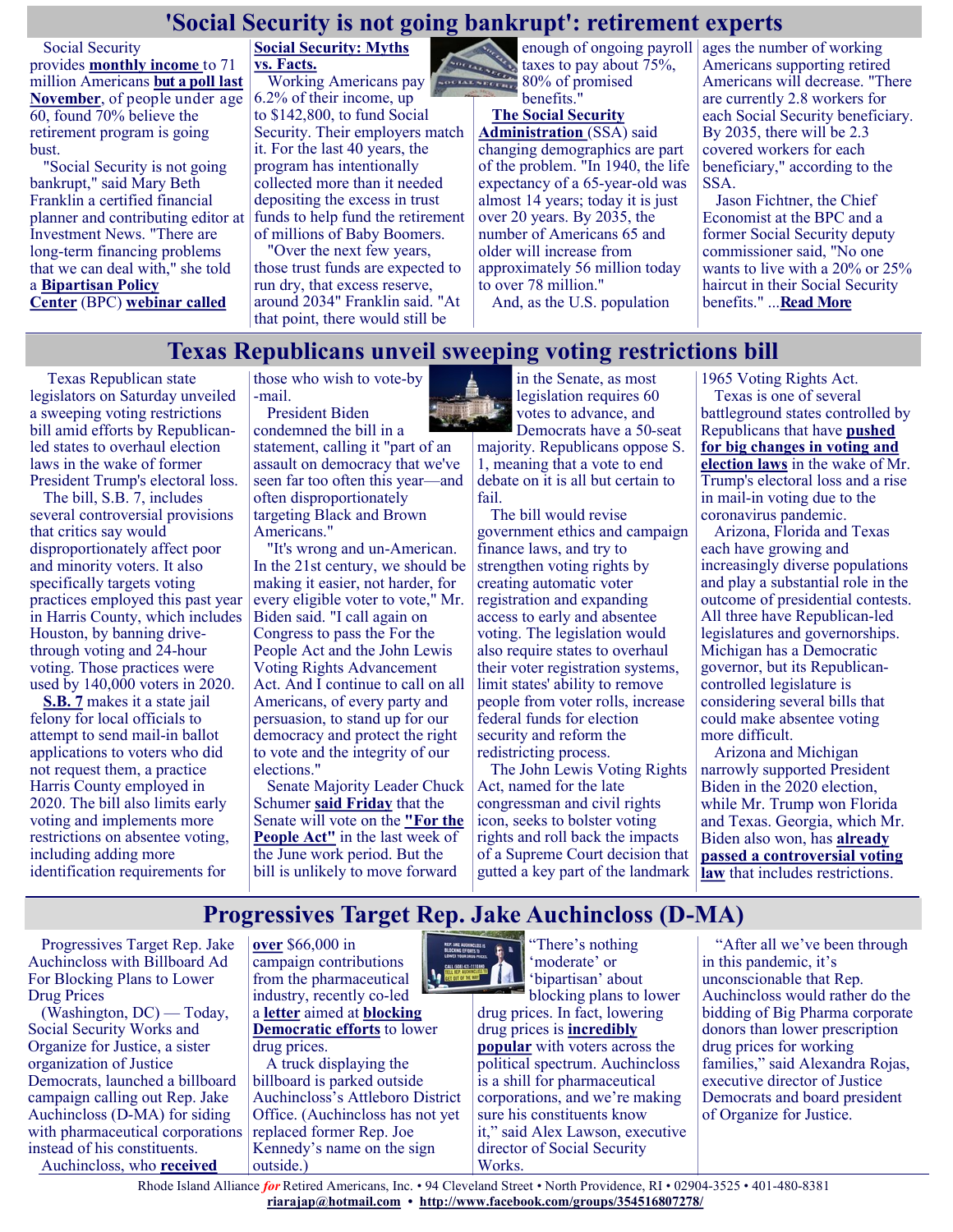#### **Medicare Home Health Coverage: Reality Conflicts with the Law**

Medicare home health coverage can be an important resource for Medicare beneficiaries who need health care at home. When properly implemented, the Medicare home health benefit provides coverage for a constellation of skilled and nonskilled services, all of which add to the health, safety, and quality of life of beneficiaries and their families. Under the law, Medicare coverage is available for people with acute and/or chronic conditions, and for services to improve, or maintain, or slow decline of the individual's condition. Further, coverage is available even if the services are expected to continue over a long period of time.<sup>[\[1\]](https://medicareadvocacy.org/issue-brief-medicare-home-health-coverage-reality-conflicts-with-the-law/#_edn1)</sup>

Unfortunately, however, people who legally qualify for Medicare coverage frequently have great difficulty obtaining and affording necessary home care. There are legal standards that define who can obtain coverage, and what services are available. However, the criteria are often narrowly construed and misrepresented by providers and policy-makers, resulting in inappropriate barriers to Medicare coverage for necessary care. This is increasingly true for home health aide services – the very kind of personal care services vulnerable people often need to remain safely at home.

**A. The Law: What Home Care Is Covered Under the Medicare Act?**[\[2\]](https://medicareadvocacy.org/issue-brief-medicare-home-health-coverage-reality-conflicts-with-the-law/#_edn2)

Home health access problems have ebbed and flowed over the years, depending on the reigning payment model, systemic pressures, and misinformation about Medicare home health

coverage. Regrettably, these problems are increasing and, if current and proposed policies and practices continue, they will only get worse. Accordingly, it is important to know what Medicare home health coverage should be under the law, especially for people with longer -term, chronic, and debilitating conditions.

#### **1. Medicare Home Health Qualifying Criteria**

Medicare covers home health services under both Parts A and B when the services are medically "reasonable and necessary," and when:<sup>[\[3\]](https://medicareadvocacy.org/issue-brief-medicare-home-health-coverage-reality-conflicts-with-the-law/#_edn3)</sup>

- A physician or other authorized practitioner has established a plan of care for furnishing the services that is periodically reviewed as required;
- The individual is confined to home (commonly referred to as "homebound"). This criterion is generally met if non-medical absences from home are infrequent, and leaving home requires a considerable and taxing effort, which may be shown by the patient needing personal assistance or the help of an

**AN** Center for<br>**Medicare Advocacy** assistive device, such as a -<br>Advancing Access to Medicare and Health Care

wheelchair or walker.. (Occasional "walks around the block" are allowable. Attendance at an adult day care center, religious services, or a special occasion is not a bar to meeting the homebound requirement.);

- The individual needs skilled nursing care on an intermittent basis, or physical therapy or speech-language pathology (or, in the case of an individual who has been furnished home health services based on such a need, but no longer requires skilled nursing care or physical or speech therapy, the individual continues to need occupational therapy); and
- Such services are furnished by, or under arrangement with, a Medicare-certified home health agency. $[4]$

#### **2. Medicare-Covered Home Health Services**

If the qualifying conditions described above are satisfied, Medicare coverage is available for an array of home health services. Home health services that can be covered by Medicare include:<sup>[\[5\]](https://medicareadvocacy.org/issue-brief-medicare-home-health-coverage-reality-conflicts-with-the-law/#_edn5)</sup>

- ◆ Part-time or intermittent nursing care provided by or under the supervision of a registered professional nurse;
- Physical therapy, speechlanguage pathology, and occupational therapy;
- Part-time or intermittent

#### services of a home health aide;

- Medical social services; and
- Medical supplies.

As described above, skilled nursing, physical therapy, and speech-language pathology services are defined as "qualifying skilled services" for the purpose of establishing eligibility for Medicare home health coverage. $[6]$  A patient must initially require and receive one of these skilled services in order to receive Medicare for other covered home health services.<sup>[\[7\]](https://medicareadvocacy.org/issue-brief-medicare-home-health-coverage-reality-conflicts-with-the-law/#_edn7)</sup> Home health aide, medical social worker, and occupational therapy services are defined as "dependent services," (*dependent* upon a skilled service being in place) as are certain medical supplies.

<sup>[\[9\]](https://medicareadvocacy.org/issue-brief-medicare-home-health-coverage-reality-conflicts-with-the-law/#_edn9)</sup> While occupational therapy is not considered a skilled service to begin Medicare home health coverage, if the individual was receiving skilled nursing, physical or speech therapy, but those services end, coverage can continue if occupational therapy continues.[\[10\]](https://medicareadvocacy.org/issue-brief-medicare-home-health-coverage-reality-conflicts-with-the-law/#_edn10)

The term "part-time or intermittent" means skilled nursing and home health aide services furnished any number of days per week as long as they are provided less than 8 combined hours each day and 28 or fewer hours each week (or, subject to review on a case-by-case basis as to the need for care, less than 8 hours each day and 35 or fewer hours per week….**[Read More](https://medicareadvocacy.org/issue-brief-medicare-home-health-coverage-reality-conflicts-with-the-law/#_edn4)**

### **Why Retirees Are Losing Ground on Social Security**

Retirees generally rely on Social Security to help them pay for necessities. That's because retirement benefits are an important source of income that's guaranteed for life.

They're also supposed to be protected against inflation by periodic Cost of Living Adjustments (COLAs). Sadly, however, while retirees aren't supposed to lose buying power because of these COLAs, the reality is very different.

In fact, new data from the Senior Citizens League shows there's a vast gap between the amount by which retirees' expenses increase and their

periodic raises. And the sad truth is, this gap is likely only going to grow unless big (and unlikely) changes are made.

Social Security retirement benefits are rapidly losing value

The buying power of Social Security benefits has been **[declining for decades,](https://www.fool.com/retirement/2020/07/15/social-security-benefits-have-lost-30-of-their-val.aspx?utm_source=msnrss&utm_medium=feed&utm_campaign=article&referring_guid=275959c2-5759-4c24-ba13-fc276847f5a3)** but retirees took an especially big hit last year.

In fact, according to a recent survey conducted by the Senior Citizens League, 63% of retirees indicated their Social Security benefits went up by less than \$15 per month in 2020 due to last year's low COLA and the

increase in Medicare Part B premiums (which are generally paid out of Social Security checks).

During that same time period, 65% of retirees indicated their monthly household expenses increased by \$80 or more - including 40% of retirees who said their spending went up to \$120 or more per month.

You don't need to do a lot of complicated math to figure out that if expenses rise by \$80 or more, but seniors get just \$15 more in their monthly checks, this is going to pose problems.

**Why are retirees losing ground?**

The reason that COLAs aren't keeping pace with the cost increases that seniors are experiencing is because of the method used to calculate these periodic raises.

Social Security's annual raise is determined by changes to the Consumer Price Index for Urban Wage Earners and Clerical Workers (CPI-W). The spending habits of this group don't mirror the actual spending retirees do. And the areas where seniors devote most of their income - housing and healthcare -- have seen prices rise much faster than inflation. ...**[Read More](https://www.msn.com/en-us/money/retirement/why-retirees-are-losing-ground-on-social-security/ar-BB1gGUvH?ocid=SK2DDHP)**

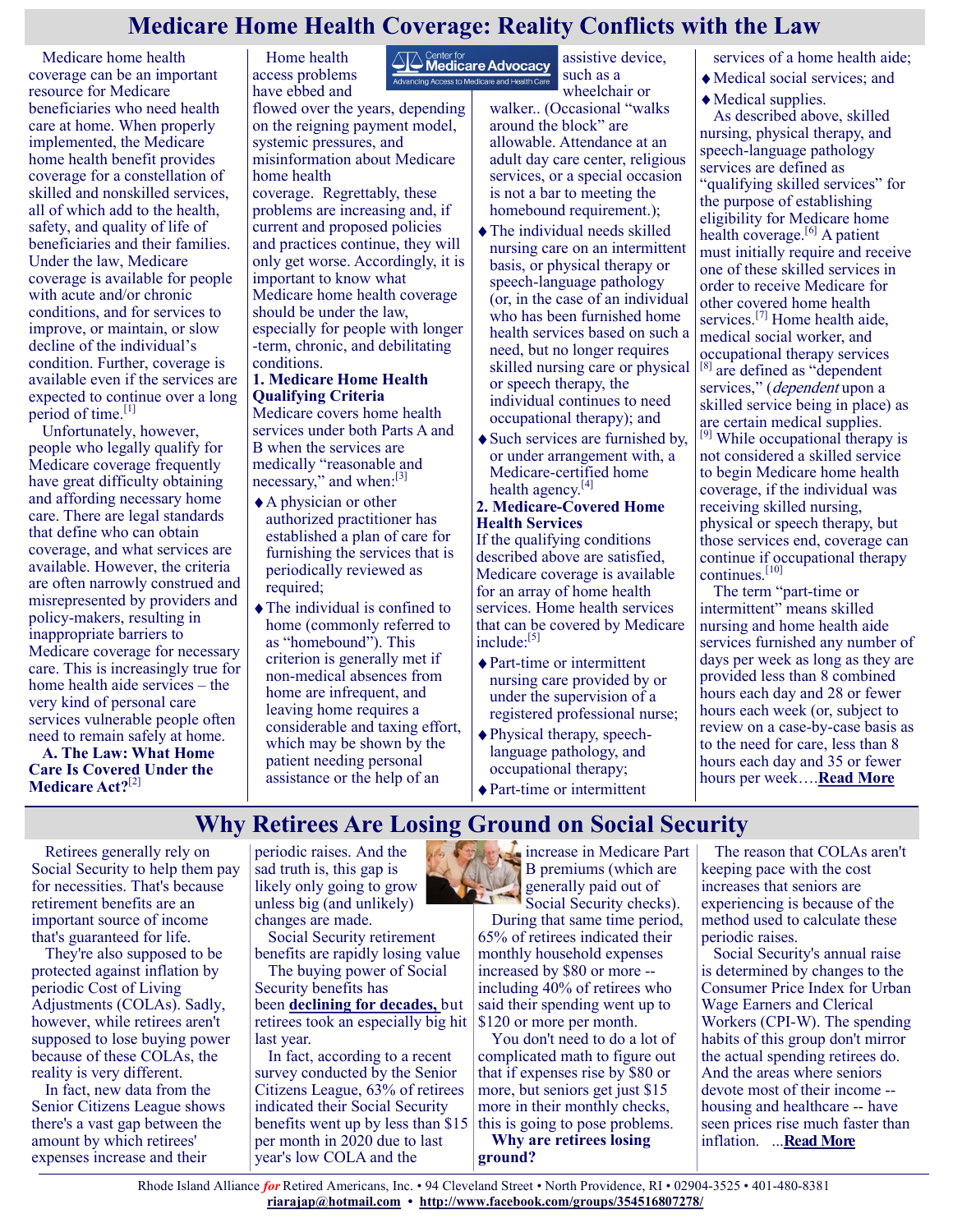#### **Democrats in both chambers launch public option effort**

**Murray and Pallone's request revives a debate on government's role in health coverage and sets up a fight with the insurance industry**

Two key committee chairs in the House and Senate are taking the first step toward crafting legislation to create a public health insurance option, reviving a debate between the parties on the federal government's role in coverage and setting up a fight with the insurance industry.

Senate Health, Education, Labor and Pensions Chair **[Patty](person-ref:522)  [Murray](person-ref:522)**, D-Wash., and House Energy and Commerce Chair **[Frank Pallone Jr](person-ref:320)**., D-N.J., issued a **[request for](https://plus.cq.com/pdf/govdoc-6238380.pdf?0)  [information](https://plus.cq.com/pdf/govdoc-6238380.pdf?0)** Wednesday asking for input on a public option, which would establish a government-run health plan to compete with private insurers.

"Our goal in establishing a federally administered public option is to work towards achieving universal coverage, while making health care simpler and more affordable for patients and families," the pair wrote.

Democrats abandoned plans to establish a public option through the 2010 health care law, but the proposal has gained support among Democrats in the ensuing years. The debate over whether to move toward a public option or a more ambitious Medicare for All, government-run program was a defining issue of the 2020 Democratic primary, with President Joe Biden supporting a public option.

Since taking office, Biden has focused on other goals, such as expanding the size of subsidies under the 2010 health care law



Democrats are also writing legislation to lower the cost of prescription drugs, which would create savings they could use to finance other priorities.

With razor-thin majorities in both the House and Senate, Democrats would have a difficult time passing legislation to enact a public option, which Republicans oppose. Democrats could use the reconciliation process to consider public option legislation, which would allow them to pass legislation without Republican support, but that would require adherence to budget rules and no defections among Senate Democrats.

The health care industry has already mobilized to oppose this type of legislation.

"Now is not the time for us to become embroiled in debates over issues like public option," Chip Kahn, president and CEO of the Federation of American Hospitals, said in a statement. "It would be a mistake to allow such distractions to stand in the way of enacting legislation that sets the pathway to all Americans having the health coverage and health care security that all of us deserve and should expect."

Democrats in both chambers have proposed different bills that would establish a public option, but Murray and Pallone indicated they would develop a new proposal….**[Read More](https://www.rollcall.com/2021/05/26/democrats-in-both-chambers-launch-public-option-effort/)**

#### **TIPS and ETFs Can Help Protect Retirees Against Inflation**

Inflation is back and it's staring 101.7%. straight at all Americans, and especially retirees who might be living on a fixed income.

Consider: The consumer price index (CPI) for Americans 62 years of age and older has risen 3.7% for the 12 months ending April 2021, and the CPI for all Americans has increased 4.2% over the same period.

But according to **the [Senior](https://seniorsleague.org/2021-loss-of-buying-power-study/)  [Citizens League](https://seniorsleague.org/2021-loss-of-buying-power-study/)**, Social Security beneficiaries are really behind the eight-ball. Since 2000, cost of living adjustments (COLAs) have increased Social Security benefits a total of 55%, yet typical senior expenses through March 2021 grew

The Senior Citizens League also noted that the average Social

Security benefit rose from \$816 a month in 2000 to \$1,262.40 by 2021 due to COLA increases. However, because retiree costs are rising at a far more rapid pace than the COLA, a Senior Citizens League study found that a Social Security benefit of \$1,645.60 a month in 2020 would be required just to maintain the same level of buying power as \$816 had in 2000.

So, what can older Americans do to make sure they manage the risk of inflation and loss of



**Consider Using a Barbell**

According to Mike Ashton, a managing principal with Enduring Investments, retirees often get two versions of advice about investing for their golden years.

"Seniors are concerned about losing purchasing power slowly, through inflation, and so conventional advice usually advocates maintaining a fair amount of risky assets to "keep up" with those costs, while withdrawing a steady amount, the 4% rule for example," he said.

But of course, those risky

assets can move abruptly, which triggers the opposite concern, said Ashton. "Seniors are also concerned about losing purchasing power quickly, through market corrections/bear markets," he said. "And the conventional advice is to keep a 'rainy day fund' or some such idea. So, in brief, the argument is that they should be riskier than they would like to keep up with inflation, and less risky than they need to be to protect against market declines. It's not surprising that it's confusing." ...**[Read More](https://www.msn.com/en-us/money/retirement/tips-and-etfs-can-help-protect-retirees-against-inflation/ar-AAKoTRQ?ocid=SK2DDHP)**

#### **More Doctors Could be on the way to Underserved Areas of the U.S**.

Modern Health Care reports that there is a push by members of Congress to bring more physicians to rural and underserved areas experiencing shortages. Lawmakers have reintroduced a plan to allow more international physician candidates to attend residency in the U.S. and stay in the country after their training if they agree to work in underserved areas.

The legislation was reintroduced Thursday and would increase the number of slots in the program called Conrad 30. Sen. Amy Klobuchar (D-Minn.) first introduced the bill in 2019 with bipartisan support, but it failed to pass the Senate Judiciary Committee.

Minor changes were made to the bill in order to gain a broader coalition of supporters, including reauthorizing the Conrad 30 program for three year following the bills enactment, language clarifying hospital malpractice concerns, and a mandate that

ROPER directs U.S. Citizenship and Immigration Services and HHS to keep track of how the J-1 visa program is being used by states.

The American Hospital Association and American Medical Association both support the bill, but it is unclear whether the legislation's effort to raise the number of slots for residency graduates to work in the country will effectively address workforce shortages in rural communities.

A report by the Association of American Medical Colleges shows the U.S. will have a shortage of 139,000 physicians by 2033. Rural areas are especially vulnerable. Only 11% of physicians practice in rural facilities, while 20% of the U.S. population live in rural areas. Neither of these statistics take into account the exodus of physicians from the workforce following the COVID-19 pandemic.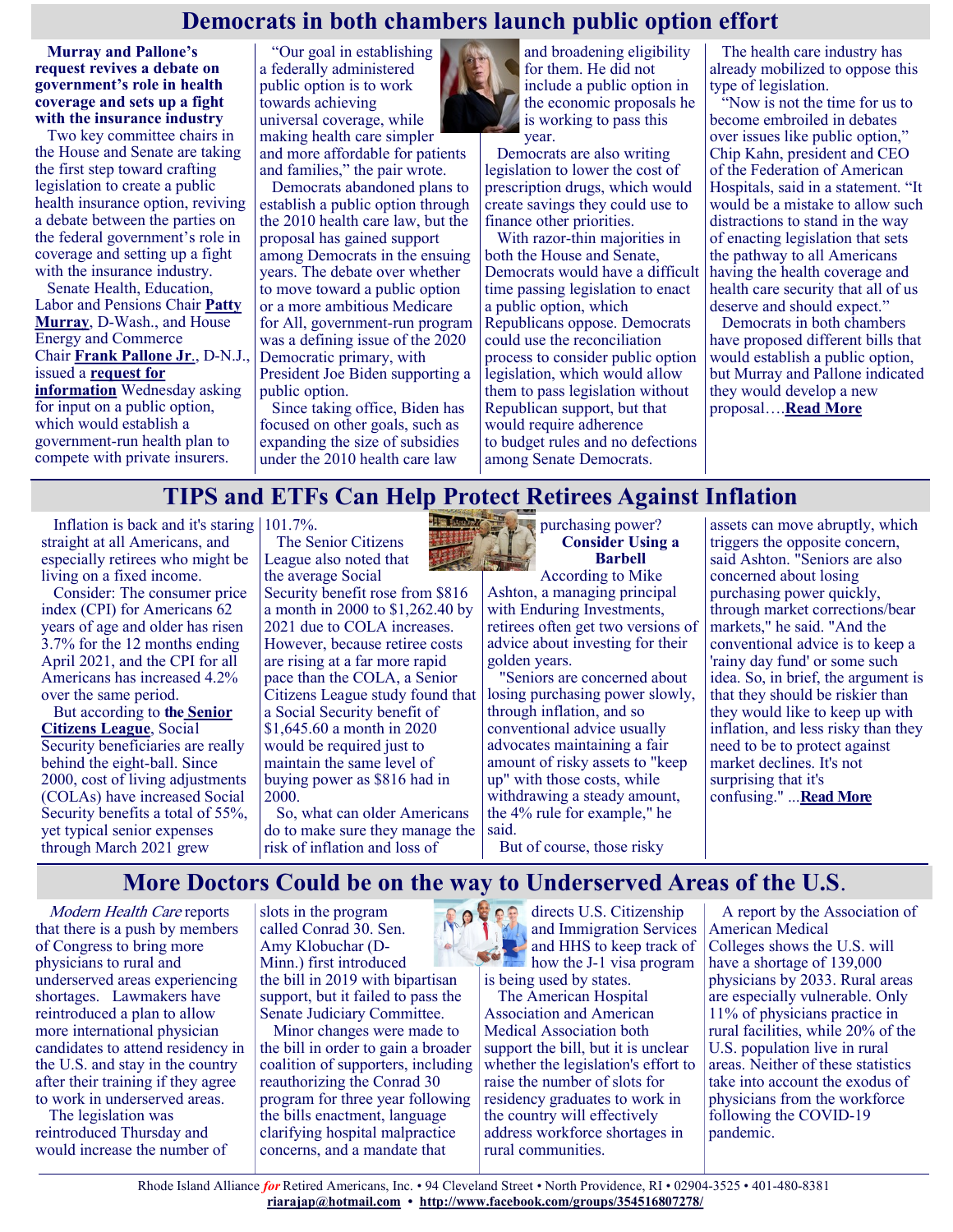#### **CMS Announces Long-Awaited Medicare Plan Finder Improvements**

This week, the Centers for Medicare & Medicaid Services (CMS) announced plans to improve and update the **[Medicare Plan](https://www.medicare.gov/plan-compare/#/?lang=en&year=2021)  [Finder](https://www.medicare.gov/plan-compare/#/?lang=en&year=2021)** (MPF) and the **[Health](https://www.cms.gov/Research-Statistics-Data-and-Systems/Computer-Data-and-Systems/HPMS/Overview)  [Plan Management](https://www.cms.gov/Research-Statistics-Data-and-Systems/Computer-Data-and-Systems/HPMS/Overview)  [System](https://www.cms.gov/Research-Statistics-Data-and-Systems/Computer-Data-and-Systems/HPMS/Overview)** (HPMS). HPMS is the

system that Medicare Advantage and Part D plans use to provide data about their plan offerings to Medicare, and the MPF is the online tool that allows beneficiaries to evaluate, compare, and enroll in those plans. The changes will be in place for the start of the

Medicare Open Enrollment Period starting on October 15 for 2022 plans. Many of the forthcoming

MPF changes **[reflect](https://www.medicarerights.org/policy-documents/comments-2019-medicare-plan-finder-review)  [suggestions](https://www.medicarerights.org/policy-documents/comments-2019-medicare-plan-finder-review)** that Medicare Rights and other advocates have made over the years to increase the tool's functionality and the beneficiary's experience. For example, we are pleased to see that users will soon be able to find in-network and preferred pharmacies from the "plan results" page, that print options will be updated to allow printing potentially misleading



and "plan compare" ng Medicare right pages, and that

Medicare will discontinue the out-of-pocket preview for Medicare Advantage (not Part D) annual costs. This last change will eliminate the existing, confusing metric, which does not use any personalized information or claims data to predict utilization of services and does not take Medigap into account in the assessment of the Original Medicare preview, creating a

comparison.

We applaud CMS's continued efforts to examine and improve the MPF and other tools that people with Medicare rely upon to make the best enrollment decisions for themselves and their families.

Medicare Plan Finder is available on **[Medicare.gov](https://www.medicare.gov/plan-compare/#/?lang=en&year=2021)**.



# **Majority of Adults Age 50 and Older Oppose Medicare and Social Security Benefit Cuts to Pay for Federal Budget Deficit**

A new AARP **[survey](https://www.aarp.org/politics-society/advocacy/info-2021/survey-social-security-medicare-cuts.html)** of adults changes like the **2017 tax** age 50 and older shows overwhelming opposition to Medicare and Social Security benefit cuts. While only 3% of respondents said the federal budget deficit is "not a problem at all," 85% "strongly oppose" reducing earned Medicare and Social Security benefits to help pay for it. This was true across party lines: 87% of Democrats and 88% of Republicans strongly oppose cutting Social Security, while 87% of Democrats and 86% of Republicans strongly oppose reducing that program's benefits.

The survey comes as some in Congress are examining ways to lower national debt levels, which have risen in recent years primarily due to legislative

**[cuts](https://www.reuters.com/article/us-usa-fiscal-deficit/republican-tax-cuts-to-fuel-historic-u-s-deficits-cbo-idUSKBN1HG2RW)** and the ongoing COVID-19 response. One such proposal, the TRUST Act, would fast track bills to cut Medicare and Social Security. It would set up closed-door commissions called "Rescue Committees" that would draft legislation to address Medicare and Social Security trust fund solvency. If approved by just seven Rescue Committee members, such a proposal would receive expedited consideration in the

House and Senate—lawmakers would be unable to make any changes or have a meaningful public debate. Medicare Rights has consistently opposed this approach, including as part of COVID-19 relief efforts. At the same time,



the **[Republican Study](https://rsc-banks.house.gov/)  [Committee](https://rsc-banks.house.gov/)**, a group of over 150 conservative House Republicans, just unveiled a **ten-[year](https://banks.house.gov/uploadedfiles/budget_fy22_final.pdf)  [spending plan](https://banks.house.gov/uploadedfiles/budget_fy22_final.pdf)** that

would slash \$2.5 trillion from Medicare; \$708 billion from Social Security; and \$3.3 trillion from the Children's Health Insurance Program, the Affordable Care Act, and Medicaid.

As AARP **[notes](https://www.aarp.org/research/topics/economics/info-2021/social-security-medicare-budget-deficit.html)**, "While older Americans care about the nation's long-term fiscal health, we also know they want to make sure the promises made to all Americans regarding Social Security and Medicare are honored. Indeed, Social Security and Medicare had little to do with the recent run-up of debt and deficits in the wake of

COVID-19. In fact, Social Security provided a stable source of income, and Medicare provided critical health coverage, **[at a time when it was](https://www.aarp.org/health/conditions-treatments/info-2020/coronavirus-facts.html)  [most needed](https://www.aarp.org/health/conditions-treatments/info-2020/coronavirus-facts.html)**. Rather than being part of the problem during the pandemic, Social Security and Medicare have been a big part of the solution. These key programs should not be seen as budgetary scapegoats for an increase in debt they did not cause."

Medicare Rights urges lawmakers to protect and strengthen these critical earned benefits.

**[Tell Congress: Oppose the](https://action.aarp.org/secure/social-security-trust-act)  [TRUST Act and safeguard](https://action.aarp.org/secure/social-security-trust-act)  [Social Security and Medicare](https://action.aarp.org/secure/social-security-trust-act)  [now and in the future.](https://action.aarp.org/secure/social-security-trust-act)**

### **Sanders Hopes to Fix Doctor Shortage**

Sen. Bernie Sanders (I-Vt.), has announced that he will seek legislation to increase the number of doctors being trained

in the U.S. Sanders, who is Chairman of the Subcommittee on Primary Health and Retirement Security of the Senate Health, Education, Labor and Pensions Committee, announced last week that he'll introduce legislation to add 14,000 Medicare graduate medical education slots over seven years, potentially training thousands of new doctors each

year.

As chairman of that subcommittee he is perfectly placed to get legislation introduced

and sent to the Senate floor for a vote.

According to Bloomberg News, "Public health groups say the U.S. faces a shortage of at least 54,000 primary care and specialty doctors over the next decade.

"Sanders said his legislation would reserve half of the new slots to train new primary care



"David J. Skorton, president and chief executive officer of the Association of American

Medical Colleges (AAMC), said his group has asked for 3,000 slots to be added each year to Medicare's graduate education program. That program, along with others, pays hospitals to train medical school graduates to become doctors."

The U.S. is facing a doctor shortage because the 65-andolder population grew by over a

third (13,787,044 people) during the past decade, putting pressure on the U.S. health system. At the same time, 40% of active physicians will reach 65 in the next 10 years, putting many into retirement, according to AAMC data.

This is important legislation that must be passed soon since it takes many years to fully train doctors. TSCL looks forward to reviewing Senator Sanders' bill when it is introduced.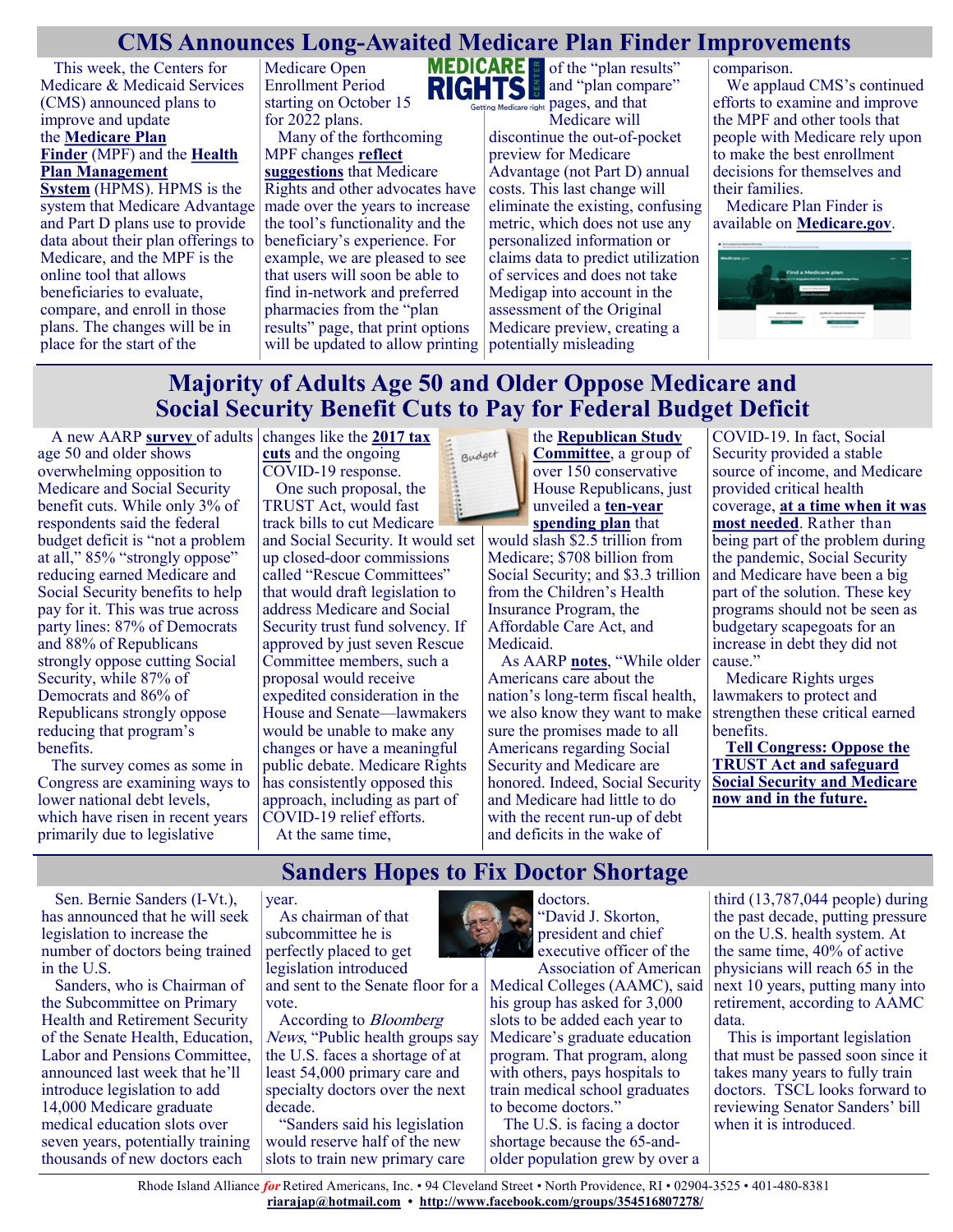#### **This Is the Best Age to Retire, According to Social Security**

When should you take **[Social](https://www.fool.com/retirement/social-security/?utm_source=msnrss&utm_medium=feed&utm_campaign=article&referring_guid=fda838aa-44a4-4b6c-8b92-2473ce2c5ada)  [Security](https://www.fool.com/retirement/social-security/?utm_source=msnrss&utm_medium=feed&utm_campaign=article&referring_guid=fda838aa-44a4-4b6c-8b92-2473ce2c5ada)**? There's no right or wrong answer, but one of them is the best time for you. The age when you activate this benefit will determine how much you receive monthly -- which could greatly impact how much of your working income gets replaced.

The age at which you start will also play a role in how much you get in total benefits from this system during your lifetime. And if you're looking to hedge your

bets on how long you might live, then taking benefits at your full retirement age may be in your best interest.

How does your age impact your benefit?

If you take Social Security at your full **[retirement age](https://www.fool.com/retirement/social-security/full-retirement-age/?utm_source=msnrss&utm_medium=feed&utm_campaign=article&referring_guid=fda838aa-44a4-4b6c-8b92-2473ce2c5ada)** (FRA), you'll receive your standard benefit. But you can take it as early as age 62 or delay it until age 70. If you take it early, you'll receive less for every year that



year that you delay it. So if your standard benefit at your FRA at age 66 is \$2,500, your reduced benefit at age 62 will be \$1,875 and your delayed benefit at age 70 will be \$3,300.

If you live to the age of 75, taking it at age 62 will get you \$292,500 in lifetime income. If you take it at age 66, you'll get \$270,000, and if you delay to age

70, you'll get \$198,000. If your life expectancy extends to age 80, you'll receive \$405,000 if you take it at age 62, \$420,000 if you take it at age 66, and \$396,000 if you take it at age 70. If you live until the age of 85, you'll draw \$517,500 in lifetime income if you take it at age 62, \$570,00 from taking it at age 66, and \$594,000 if you take it at age 70….**[Read More](https://www.msn.com/en-us/money/retirement/this-is-the-best-age-to-retire-according-to-social-security/ar-AAKwMHv?ocid=SK2DDHP)**

### **Fight for Lower Drug Prices Heats up in Congress**

**EAGUE** 

For the last couple of weeks we've also reported on a hearing by the House Committee on Oversight and Reform regarding the prices that drug companies are charging for some of their drugs that are critical for the health of many seniors.

The hearing examined in particular the drug company AbbVie, which makes Humira and Imbruvica, two drugs widely used by seniors.

The committee found that AbbVie inflated prices for the drugs while its executives pocketed growing bonuses. The committee's two-year investigation found that AbbVie "pursued a variety of tactics to increase drug sales while raising prices for Americans, including exploiting the patent system to extend its market monopoly, abusing orphan drug protections to further block competition, and

engaging in anticompetitive pricing practices." According to the

committee's report, AbbVie has raked in more than \$100 billion in net revenue from those two drugs since 2013, which the committee said was "driven in large part by AbbVie executives' decision to repeatedly raise the prices of Humira and Imbruvica." The company's top executives pocketed \$480 million in compensation during that span, "much of which was directly linked to revenue

increases," the report said. Now, it turns out, AbbVie is helping to fund ads attacking legislation that would lower prescription drug costs.

"AbbVie is one of 33 member companies of the industry's top lobbying group, PhRMA, which raised nearly \$450 million from

**SENIOR** membership dues in 2018, the most recent year for which data is available. But AbbVie's

political action committee is one of just two pharmaceutical company PACs to donate the maximum \$40,000 to PhRMA's federal PAC since 2013, a potential indicator that AbbVie was highly motivated to influence legislation," according to a report on Salon.com.

It turns out that PhRMA "spreads that money around to political campaigns across the country as well as other trade groups like the American Action Network (AAN), a conservative dark money group that launched a \$4 million ad campaign to defeat the Democrats' H.R. 3 proposal, which would allow Medicare to negotiate lower prices for prescription drugs and cap out-of-pocket drug costs at

\$2,000," again, according to the Salon.com report.

The report adds that, "The pharmaceutical industry has already shattered records this year, spending an unprecedented \$92 million to lobby the federal government in the first three months of this year, according to the CSP, including \$8.7 million from PhRMA. Stephen Ubl, the CEO of PhRMA, criticized H.R. 3 last month, claiming it would 'destroy an estimated one million American jobs.' The U.S. Chamber of Commerce, the biggest lobbying spender this year, has also come out against the bill, comparing it to 'government price controls' and claiming it would cost hundreds of thousands of jobs….**[Read](https://seniorsleague.org/update-for-may-29-2021/)  [More](https://seniorsleague.org/update-for-may-29-2021/)**

#### **Here's Why Seniors on Social Security Could Get a Huge Raise in 2022**

From gasoline to groceries, the price of common goods seems to be going nowhere but up. We can thank supply chain issues and inflation for that. But while inflation is often regarded as a bad thing -- because, after all, it makes things cost more -- it could work to seniors' benefit in the near term.

Could seniors be in line for a big Social Security raise? Each year, **[Social](https://www.fool.com/retirement/social-security/?utm_source=msnrss&utm_medium=feed&utm_campaign=article&referring_guid=74056c5e-a990-409d-9587-762d90e2ef15)** 

**[Security](https://www.fool.com/retirement/social-security/?utm_source=msnrss&utm_medium=feed&utm_campaign=article&referring_guid=74056c5e-a990-409d-9587-762d90e2ef15)** recipients are eligible for a cost-of-living adjustment, or COLA. COLAs are calculated based on data from the Consumer Price Index for Urban Wage Earners and Clerical Workers (CPI-W), which measures fluctuations in the cost

of common goods and services. When inflation strikes and the CPI-W rises, seniors on Social Security are given a raise. But when the CPI-W drops or stays flat, seniors can be denied a COLA.

Over the past few months, we've seen our share of inflation, to the point where a lot of people are feeling the pain at the pump and at the supermarket. And if that trend continues, it could result in seniors getting a big Social Security raise for 2022.

Now one thing to keep in mind is that COLAs are calculated based on third quarter data from the CPI-W only. If inflation begins to decline over the



raise seniors get. But if the past few months are any indication, seniors could

finally be in line for a decent boost to their Social Security benefits.

A welcome change?

Over the past few years, COLAs have been fairly stingy due to minimal movement in the CPI-W. In 2021, seniors got a 1.3% raise. The year prior, it was 1.6%. And there have been three different instances since 2010 when seniors got no COLA at all.

Of course, wishing for a robust COLA going into 2022 also, to an extent, means wishing that inflation holds steady and that

summer, it will impact the  $\vert$  the cost of common goods remains high. And that's why generous COLAs are really a mixed bag. While seniors may be able to look forward to more money next year, on the flipside, they may be spending more money than ever just to cover basic living costs. And given that Social Security has, for many years, done a **[poor job](https://www.fool.com/retirement/2020/05/17/social-security-benefits-have-lost-30-of-their-buy.aspx?utm_source=msnrss&utm_medium=feed&utm_campaign=article&referring_guid=74056c5e-a990-409d-9587-762d90e2ef15)** of enabling seniors to maintain their buying power, that's not exactly a great situation.

Plus, Social Security COLAs are often, at least partially, wiped out by Medicare premium increases -- an unavoidable **[healthcare](https://www.fool.com/retirement/2021/05/27/americans-expect-to-spend-40-of-their-retirement-s/?utm_source=msnrss&utm_medium=feed&utm_campaign=article&referring_guid=74056c5e-a990-409d-9587-762d90e2ef15)** expense ….**[Read More](https://www.msn.com/en-us/money/retirement/here-s-why-seniors-on-social-security-could-get-a-huge-raise-in-2022/ar-AAKyRtg?ocid=SK2DDHP)**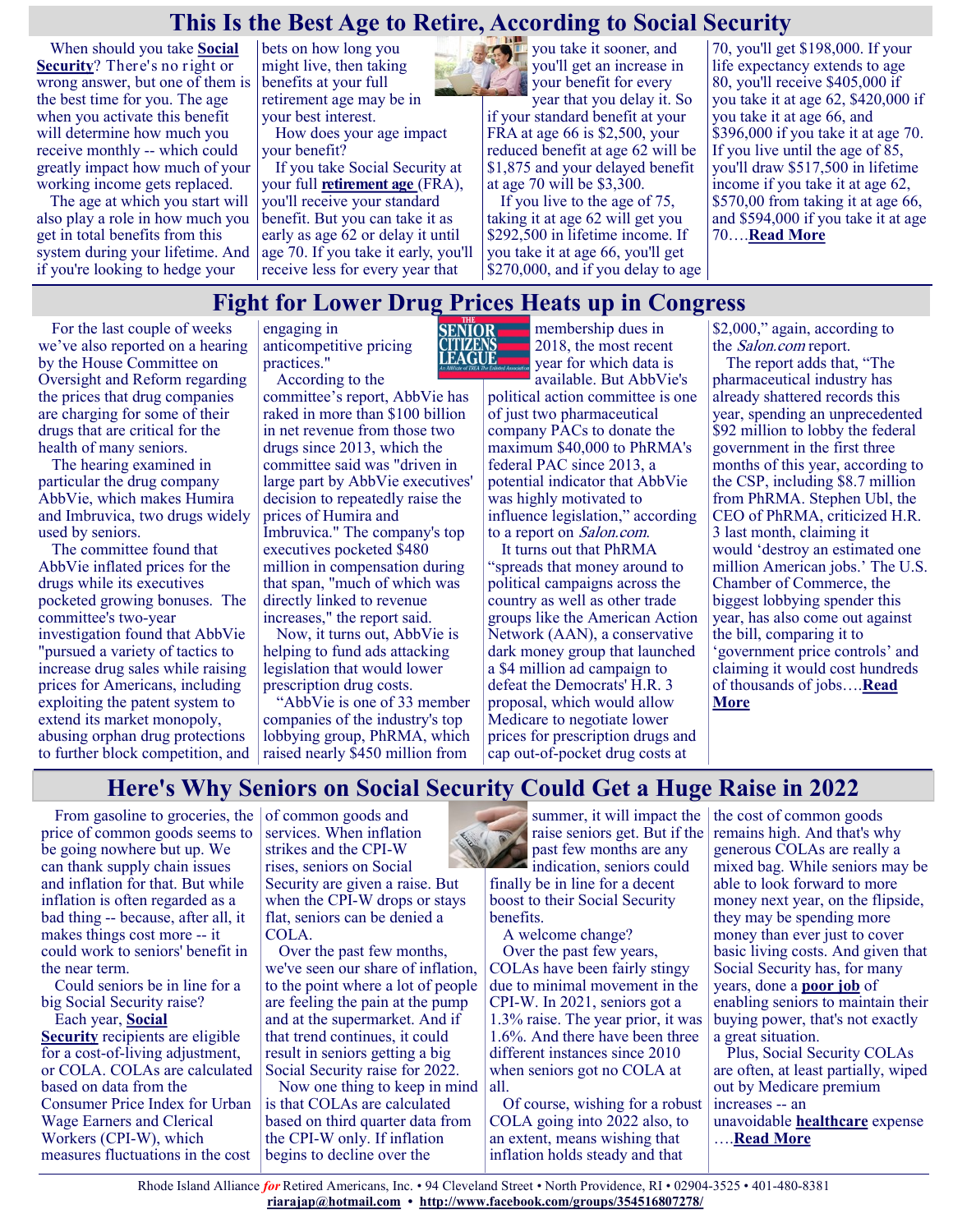# **RIARA HealthLink Wellness News** *Redistribles*



# **Pandemic Leads Doctors to Rethink Unnecessary Treatment**

Covid-19 is opening the door for researchers to address a problem that has vexed the medical community for decades: the overtreatment and unnecessary treatment of patients.

#### On one hand, the pandemic **[caused major health](https://khn.org/news/article/from-rotten-teeth-to-advanced-cancer-patients-feel-the-effects-of-treatment-delays/)  [setbacks for non](https://khn.org/news/article/from-rotten-teeth-to-advanced-cancer-patients-feel-the-effects-of-treatment-delays/)-covid**

**[patients](https://khn.org/news/article/from-rotten-teeth-to-advanced-cancer-patients-feel-the-effects-of-treatment-delays/)** who were forced to, or chose to, avoid tests and treatments for various illnesses. On the other hand, in cases in which no harm was done by delays or cancellations, medical experts can now reevaluate whether those procedures are truly necessary.

Numerous studies have shown that overtreatment causes **[unnecessary suffering](https://khn.org/news/tag/treatment-overkill/)  [and billions of dollars in](https://khn.org/news/tag/treatment-overkill/)  [unnecessary health care costs](https://khn.org/news/tag/treatment-overkill/)**. But never before, said

researcher Allison Oakes, has there been such a large database to compare patients who received a particular test or treatment with those who did not.

Oakes was a principal author of an October **[paper](https://www.healthaffairs.org/do/10.1377/hblog20201023.522078/full/)** in Health Affairs by the Research Consortium for Health Care Value Assessment. The paper noted that covid provided an important new measurement examining outcomes for patients who received treatment before hospitals canceled care because of covid and those who had their care canceled.

Areas ripe for study, said Oakes: colonoscopies done on patients older than age 85; hemoglobin blood work for Type 2 diabetes patients; semi-elective surgeries, such as knee



cartilage surgery; and yearly dental X-rays. All were done less often because of covid, she said.

"There are two sides of the pie: low-value care and care that people get in trouble if they don't get," said Oakes, who expects researchers to take advantage of all the data provided from covid on "both types of care."

One recent **[study](https://pubmed.ncbi.nlm.nih.gov/33630440/)** looked at Veterans Affairs patients who had elective surgeries canceled because of covid. The study found they were no more likely to visit hospital emergency departments than patients who had undergone those surgeries in 2018.

**[Dr. Heather Lyu](https://dbmi.hms.harvard.edu/people/heather-lyu)** of Brigham and Women's Hospital and Harvard Medical School said

much testing and care was cut back by patients' fears of contracting covid in a medical setting and because medical facilities and staffers were fighting just to keep up with covid cases.

"There are some procedures, tests, and exams that cannot be delayed in any situation," Lyu said in an email. For example, she pointed to the screening, surveillance and treatment of cancer patients.

However, she said other tests and treatments can be delayed or canceled without negative effects. Lyu oversaw a **[2017](https://www.ncbi.nlm.nih.gov/pmc/articles/PMC5587107/)  [survey](https://www.ncbi.nlm.nih.gov/pmc/articles/PMC5587107/)** of 2,000 physicians, with half the doctors saying the percentage of unnecessary medical care was higher than 20.6% and half saying it was lower…..**[Read More](https://khn.org/news/article/pandemic-leads-doctors-to-rethink-unnecessary-treatment/)**

## **Little-Known Illnesses Turning Up in Covid Long-Haulers**

The day Dr. Elizabeth Dawson  $|$  specialist for these was diagnosed with covid-19 in October, she awoke feeling as if she had a bad hangover. Four months later she tested negative for the virus, but her symptoms have only worsened.

Dawson is among what one doctor called "waves and waves" of "long-haul" covid patients who remain sick long after retesting negative for the virus. A significant percentage are suffering from syndromes that few doctors understand or treat. In fact, a yearlong wait to see a

syndromes was common even before the ranks of patients were swelled by post-covid newcomers. For some, the consequences are life altering.

Before fall, Dawson, 44, a dermatologist from Portland, Oregon, routinely saw 25 to 30 patients a day, cared for her 3 year-old daughter and ran long distances.

Today, her heart races when she tries to stand. She has severe headaches, constant nausea and

brain fog so extreme that, blood pressure and vein she said, it "feels like I have dementia." Her fatigue is severe: "It's as

if all the energy has been sucked from my soul and my bones." She can't stand for more than 10 minutes without feeling dizzy.

Through her own research, Dawson recognized she had typical symptoms of postural orthostatic tachycardia syndrome, or POTS. It is a disorder of the autonomic nervous system, which controls involuntary functions such as heart rate,

contractions that assist blood flow. It is a serious condition not merely feeling lightheaded on rising suddenly, which affects many patients who have been confined to bed a long time with illnesses like covid as their nervous system readjusts to greater activity. POTS sometimes overlaps with autoimmune problems, which involve the immune system attacking healthy cells. Before covid, an estimated 3 million Americans had POTS…..**[Read More](https://khn.org/news/article/covid-long-haul-illness-pots-autonomic-disorder/)**

### **Americans' Lung Health: The Poor Suffer Most**

The health of your lungs may have a lot to do with the size of your bank account, a new, large study indicates.

The finding follows a sixdecade look at lung disease risk among more than 215,000 American children and adults.

In general, poorer Americans continue to have worse lung health than their wealthier peers. In some cases, the gap between rich and poor is widening.

"We examined long-term trends in socioeconomic inequalities in Americans' lung health," explained study lead author Dr. Adam Gaffney. "Specifically, we looked at the prevalence of lung symptoms like shortness of breath, lung disease diagnoses like asthma or COPD [chronic obstructive pulmonary disease] and lung volumes." (The latter refers to the amount of air retained in the lungs during different phases of breathing.)

The bottom line: "Differences in lung health between rich and poor Americans have persisted over the last six decades, and, in

some instances, actually gotten bigger," said Gaffney, an assistant professor in medicine at Harvard Medical School and a pulmonary and critical care

specialist at the Cambridge Health Alliance in Boston.

The study appears in the May 28 issue of *JAMA Internal* Medicine.

Investigators pored over survey data amassed by the U.S. Centers for Disease Control between 1959 and 2018. Participants ranged in age from 6 to 74.

The surveys asked about smoking habits and lung health. Lung function testing was also carried out.

After matching responses to income and educational background, the study team concluded that while wide disparities in lung health existed in the 1960s, by certain measures gaps in risk have expanded….**[Read More](https://consumer.healthday.com/6-1-americans-lung-health-is-getting-worse-and-the-poor-suffer-most-2653124543.html)**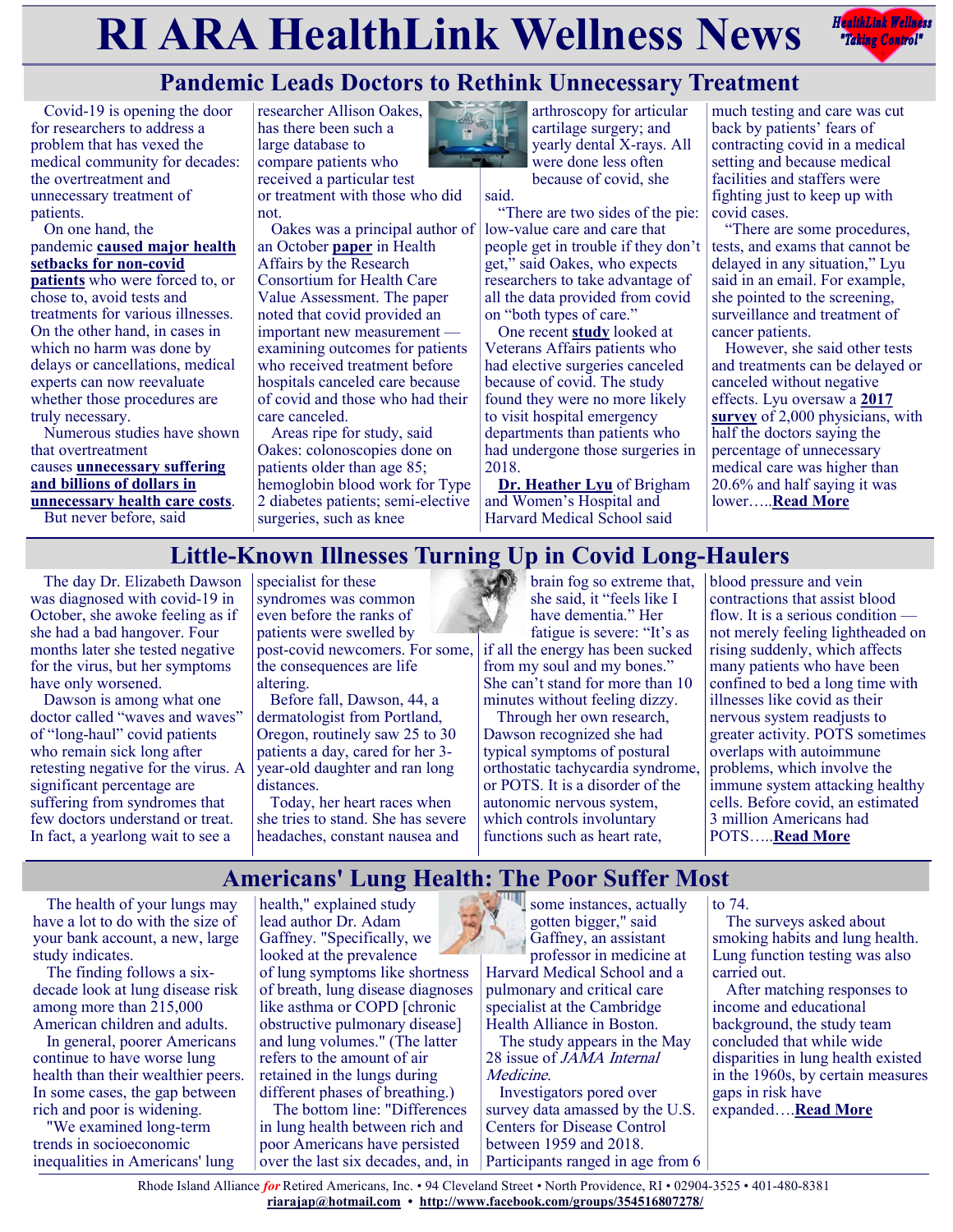#### **Many Pre-Surgery Tests Are Useless, So Why Are Hospitals Still Using Them?**

Patients facing relatively simple outpatient surgeries are nonetheless being told to undergo a number of preoperative tests that just aren't necessary, a new study reports.

More than half of a group of patients facing low-risk outpatient surgery received one or more tests -- blood work, urinalysis, an electrocardiogram (EKG), a chest X-ray -- prior to their operation.

One-third of patients underwent at least two tests, and roughly 1 in 7 patients had three or more tests before their simple surgery, said lead researcher Dr. Nicholas Berlin, a surgeon and

health policy expert at the University of Michigan Institute for Healthcare Policy and Innovation.

These tests are still being requested even though "we've known for almost a decade that there's pretty broad consensus that preoperative testing before low-risk surgery provides no benefit to patients," Berlin said. "We have no reason to believe that's improving patient outcomes. It's just unnecessary

waste in our health care system." Wasteful care that doesn't

contribute to the patient's wellbeing accounts for an estimated



\$75 billion to \$100 billion of unnecessary health care expenditures in the United States each year, Berlin said.

But the researchers don't think hospitals are ordering these tests to make a quick buck.

The most common unnecessary tests were an EKG or blood work to either check for blood cell counts or provide a basic metabolic panel for the patient, the study found. Two more expensive tests, cardiac stress and lung function testing, were relatively uncommon among patients slated for easy surgeries.

"The tests we're looking at individually are not that expensive," Berlin said.

Instead, these tests are likely being performed out of habit, an overabundance of care, or to cover the hospital in case of a lawsuit, said Dr. Stephen Esper, an anesthesiologist with the University of Pittsburgh Medical Center and medical director of the UPMC Centers for Perioperative Care.

"It is not an attempt for any other gain by the physician's office," said Esper, who wasn't part of the study. "The intention is to do right by the patient."...**[Read More](https://consumer.healthday.com/5-25-many-pre-surgery-tests-are-useless-so-why-are-hospitals-still-using-them-2653036967.html)**

### **Don't Delay Lung Cancer Surgery, Study Suggests**

Surgery soon after a diagnosis of early-stage lung cancer is crucial in reducing the risk of recurrence and death, a new study finds.

"Patients with early-stage cancer have the best chance for survival," said senior author Dr. Varun Puri, a thoracic surgeon and professor of surgery at Washington University School of Medicine in St. Louis. "That's why it's critical for patients to promptly seek treatment within 12 weeks after they've been diagnosed."

But some patients postpone surgery. They have a variety of reasons for doing so, including getting second opinions, economic or social factors, or even family events such as

child's wedding or a vacation, researchers noted.

Since last year, concerns about contracting COVID-19 in the hospital also led patients to delay surgery.

But this study of more than 9,900 U.S. patients (average age: 67) with stage 1 non-small cell lung cancer who had surgery between October 2006 and September 2016 found that waiting more than 12 weeks after diagnosis with a CT scan was associated with increased odds of recurrence and death.

The majority (70%) of patients had surgery within 12 weeks. On average, those who had surgery within 12 weeks



lived 7.5 months longer than those who did not -- 76.1 months versus 68.6 months. Forty-two percent of

patients had a recurrence of cancer in the six years after surgery, but it was more common in patients who had surgery after 12 weeks. Each week of delay was associated with a modest increase in the risk of recurrence, according to findings published May 27 in the journal *JAMA Network* Open.

"Physicians and patients want to know more about the safety of delaying surgery. The risks have been poorly understood because previous studies have used imprecise definitions for

the date of cancer diagnosis. The goal of our study was to provide more uniform data, which we did by tracking patients from most recent CT scan diagnosis to day of surgery," Puri said in a university news release.

Lung cancer is the second most common type of cancer (after skin cancers) and the leading cause of cancer death in the United States. Non-small cell lung cancer accounts for 84% of all lung cancer cases and the five-year survival rate is 25%, according to the American Cancer Society.

#### **Experimental Treatment Offers New Hope Against Lupus**

An experimental antibody therapy may help ease skin symptoms from the autoimmune disease lupus, a small preliminary trial suggests.

Researchers found that a higher-dose version of the drug spurred a "clinically meaningful" symptom improvement for 87% of patients after one month.

But they also stressed that the findings are based on a small "phase 1" trial — a type of study designed primarily to gauge a treatment's safety.

The safety findings were "encouraging," and there were

"some hints of clinical benefit," said lead researcher Jodi Karnell, a senior director of research at Horizon Therapeutics, the

company developing the drug. Now, she said, larger trials are needed to confirm that the therapy works.

The drug, known for now as VIB7734, is a monoclonal antibody — a lab-made protein that acts like an immune system antibody. Such antibodies can be directed against specific substances in the body that are involved in a disease process.

Lupus is caused by an autoimmune reaction, where the immune system mistakenly attacks the body's own tissue.

The most common form is systemic lupus, which can spur inflammation throughout the body, including the skin, joints, kidneys, blood vessels and brain.

Another form, called cutaneous lupus, affects only the skin, causing rashes and sores, often on the face and scalp.

There are treatments for those skin symptoms, including antiinflammatory corticosteroids; antimalarial medications, which alter the immune response; and immune-suppressing drugs like methotrexate.

But those treatments can have significant side effects, and they don't always work, Karnell pointed out.

"There's a large unmet need," she said.

In the United States alone, about 1.5 million people have lupus, according to the Lupus Foundation of America...**[Read](https://consumer.healthday.com/5-27-experimental-treatment-offers-new-hope-against-lupus-2653092202.html)  [More](https://consumer.healthday.com/5-27-experimental-treatment-offers-new-hope-against-lupus-2653092202.html)**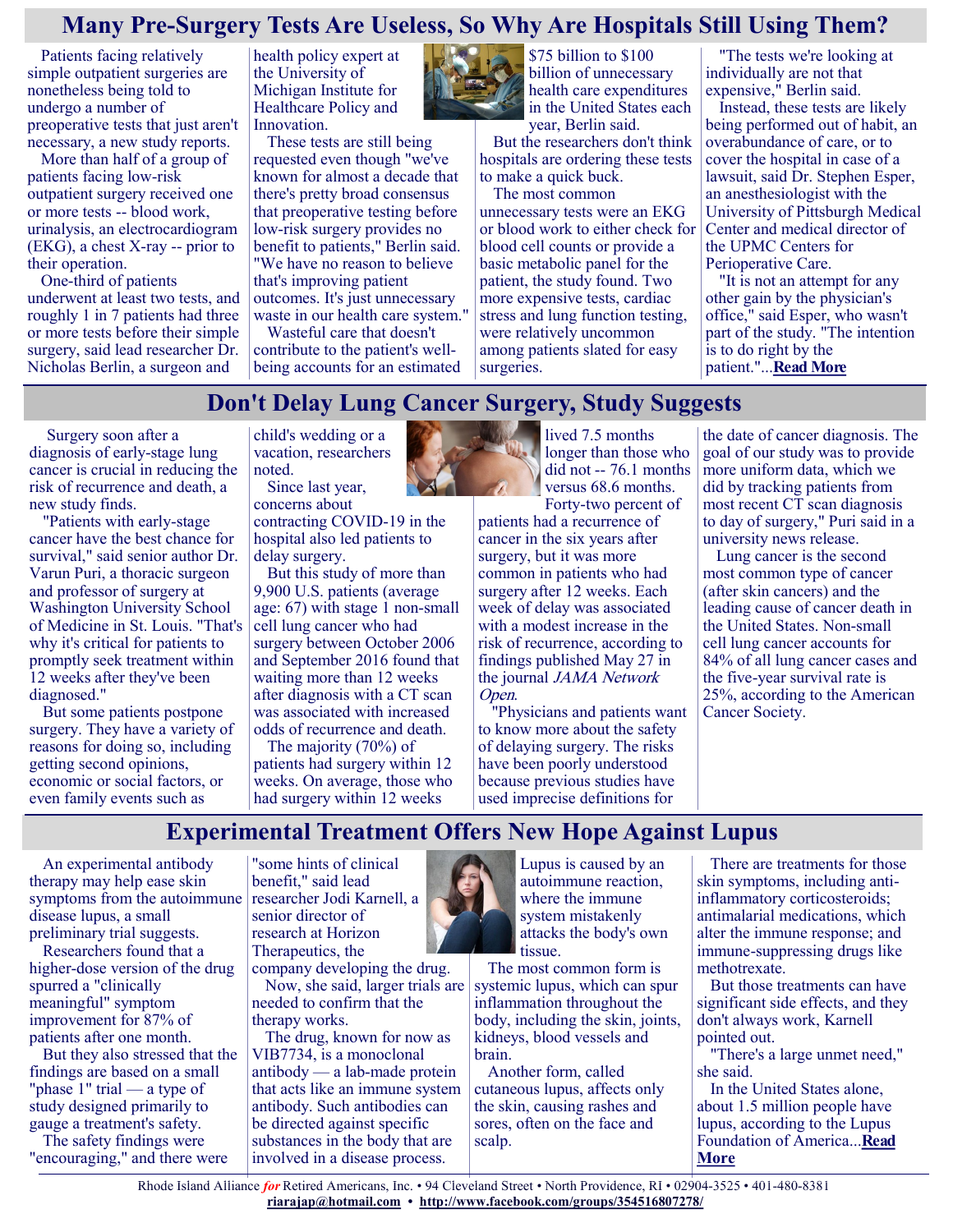#### **More hospitals providing care at home**

Julie Appleby reports for **[Kaiser Health News](https://khn.org/news/article/is-your-living-room-the-future-of-hospital-care/)** that, down the road, a lot of hospital care may be able to happen in the comfort of your home. Already, Medicare pays for some **[hospital care at home](https://justcareusa.org/coronavirus-medicare-covers-hospital-care-at-home/)**. And, many hospitals are exploring how to move a lot of inpatient hospital care to people's homes.

Hospitals would be able to serve more patients. To some extent, they would be able to do so virtually. And, they would save money on capital costs. Insurers would not have to spend as much on care, so it should bring costs down, though it is not clear by how much.

**Who would benefit?** As many as three in ten

hospital patients. People with pneumonia, heart failure and other non -acute conditions. People needing surgery or care in an intensive care unit (ICU) would continue to receive care in hospital.

- **How would it work?** People would be monitored around the clock, remotely. Health care professionals would visit them as needed.
- **Who would see patients at home?** Hospitals would need a large number of nurses, paramedics and technicians.
- **Is hospital care at home as safe as hospital care in**

**hospital?** Many experts believe it is. In fact, they believe it can improve health outcomes. It can reduce the need for hospital readmissions and nursing home care.

- **What would the ideal**   $\hat{\bullet}$ **home setting be?** Most likely, patients would need a full-time caregiver at home with them to provide needed caregiving help, along with the ability to be in a private setting. Hospitals could provide aides to help with bathing etc.
- **Would every hospital**   $\bullet$ **provide care at home?** Likely not. Some hospitals would want to fill their inpatient beds in order

to maximize their revenues. Medicare started paying for **[hospital care at home](https://justcareusa.org/coronavirus-medicare-covers-hospital-care-at-home/)** in November. It wanted to protect older adults with non-COVID conditions from contracting COVID-19 in hospital. To date, Medicare is paying 100 hospitals to provide care at home.

That said, Medicare coverage of hospital care at home will end when the pandemic is over. And, Medicare has been paying the same rate for hospital care at home as it pays for hospital care in-hospital. If Medicare continued covering this care, it's hard to imagine it would keep paying current hospital rates.

# **Having OCD May Triple a Person's Odds for a Stroke**

Adults with obsessivecompulsive disorder, a common mental health condition known as OCD, may have more than triple the risk of having a stroke, according to a new report from Taiwanese researchers.

As to why, the study authors aren't sure.

The investigators speculate that other mental health problems suffered by OCD patients — "comorbidities" such as schizophrenia, bipolar disorder and major depression — might add to their risk as might other health conditions, such as high blood pressure and type 2 diabetes.

"But OCD was an independent risk factor for ischemic stroke after adjustment for

stroke-related comorbidities, including metabolic disorders and other severe mental diseases," said study co-author Tai-Long Pan. He is a professor in the School of Traditional Chinese Medicine at Chang Gung University in Taoyuan.

"Clinicians should closely monitor cerebrovascular disease and related risks in patients with OCD," he said.

The researchers stressed that this study doesn't prove OCD



causes strokes, only that there seems to be a connection. For the study, Pan's

team compared Taiwanese national health data for more than 28,000 adults with OCD and 28,000 without the condition.

Over 11 years, people with OCD were over three times more likely to have a stroke compared with those without OCD. People aged 60 and older were at greatest risk, the data showed.

The study authors said the stroke risk remained even after they accounted for other factors, such as obesity, heart disease, smoking, high blood pressure,

high cholesterol and type 2 diabetes.

An ischemic stroke is caused by a blockage in an artery supplying blood to the brain. No difference was found in the risk for hemorrhagic stroke (caused by bleeding in the brain). Nor were medications to treat OCD linked to an increased stroke risk.

"To keep a healthy life, [lifestyle habits] such as quitting smoking and regular exercise may be crucial in stroke prevention," Pan said. "How to help our patients achieve this goal needs the help from everyone, including family and friends."...**[Read More](https://consumer.healthday.com/5-27-having-ocd-triples-a-persons-odds-for-a-stroke-2653092315.html)**

### **Osteoporosis Might Also Raise a Woman's Odds for Hearing Loss**

It's a connection most women may not be aware of, but a new study suggests osteoporosis may raise your risk of hearing loss, and the drugs often used to treat thinning bones won't lower that risk.

According to researcher Dr. Sharon Curhan, data from her team's new study suggests that "osteoporosis and low bone density may be important contributors to aging-related hearing loss."

That means that healthier lifestyles "could provide important benefits for protecting bone and hearing health in the future," said Curhan. She's with the Channing Division of Network Medicine at Brigham and Women's Hospital in Boston, and is also affiliated with Harvard Medical School.

The researchers were inspired by a recent study that bisphosphonates, a class of drugs that prevent bone loss, might prevent noise-induced hearing damage in mice.

"We wanted to investigate whether bisphosphonates alter risk of hearing loss in adults, in

addition to whether there is a longitudinal association between osteoporosis or LBD [low bone density] and risk of subsequent hearing loss," Curhan explained in a

Harvard news release. Her team analyzed data from nearly 144,000 women who were followed for up to 34 years as part of the decades-long Nurses' Health Studies. These two large ongoing prospective cohorts of female registered nurses were established in 1976 and 1989. Participants self-reported hearing loss on questionnaires

completed every two years. The researchers also incorporated data on participants' hearing sensitivity.

They found that the risk of subsequent moderate or worse hearing loss was up to 40% higher in study participants who had osteoporosis or low bone density. Unfortunately, taking bisphosphonates did not reduce the risk.

Only an association between hearing loss and osteoporosis was seen, and not a cause-andeffect link….**[Read More](https://www.usnews.com/news/health-news/articles/2021-05-26/osteoporosis-might-also-raise-a-womans-odds-for-hearing-loss)**